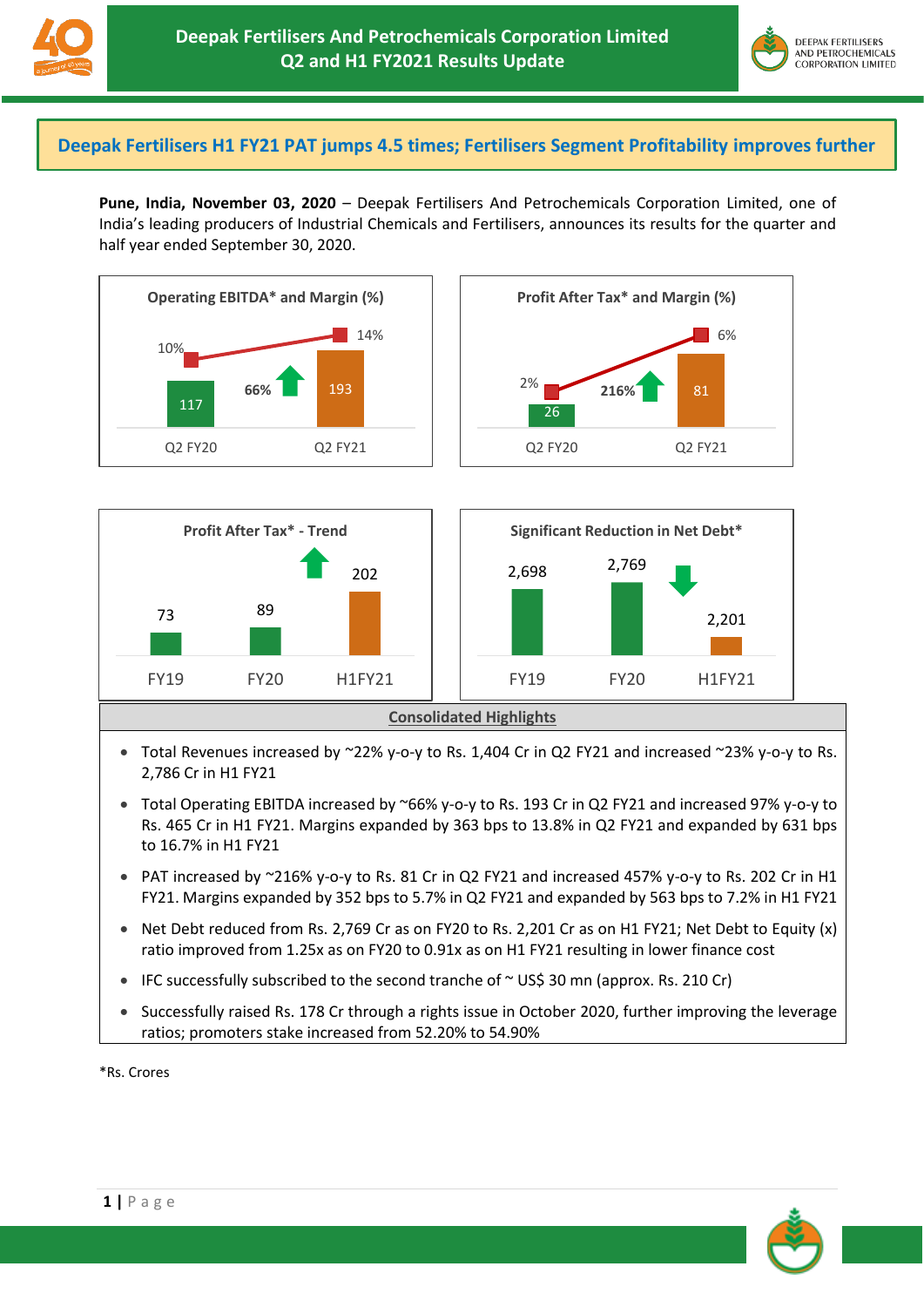



**Commenting on the performance, Mr. Sailesh C. Mehta, Chairman & Managing Director, Deepak Fertilisers And Petrochemicals Corporation Limited, said:**

*"Despite the continued operational challenges faced due to the COVID-19 pandemic, we witnessed improvement in overall economic activity on a pan India level as lockdown restrictions were eased and normalcy returned partially. Heavy rainfall during Q2 has ensured optimal water levels across major reservoirs in core areas where we operate. We expect a good rabi season which might get slightly delayed as we witnessed above average rainfall during the tail end of the monsoon season.* 



*I say this with immense satisfaction, that our Company continues to progress well both on financial and operational fronts. We have been continuously striving towards enhancing* 

*profitability by focusing on high margin businesses along with the cost optimization initiatives. We are pleased to announce a strong financial performance during the first half of FY2020-21.*

*We continued to connect virtually with farmers and our team did a phenomenal job of reaching key stakeholders through digital means and we achieved robust sales volumes of our differentiated grade Smartek offerings in Q2. Our CNB business reported fourth consecutive profitable quarter in a row.* 

*IPA demand tapered down after it rose to unprecedented levels in Q1 in expected line. We continue to focus on specialised grades and service offerings to the pharma industry which will help even out the margin impact in the IPA segment. Our health and hygiene products under the brand CORORID are gaining popularity and we are working on plans to systematically push the brand across segments.* 

*Demand for Nitric Acid improved to pre-Covid levels and so did the realisations. We expect strong traction the next two quarters for CNA segment fuelled by encouraging demand for chemical intermediates used across pharma, agrochemicals and polymers.* 

*TAN segment faced challenges primarily on demand front due to monsoon and Covid impact, however, the contribution margins remained in line with the expectations. Demand for coal and limestone mining is expected*  to improve in Q3 as the economic activity picks up and we expect revival for TAN segment in the second half of *the financial year.*

*We remain profitably aligned to the Indian growth story by supporting critical sectors of the economy such as agriculture, pharmaceuticals, mining, infrastructure, health and hygiene, among others. Capex outlay, that were undertaken few years back, have now started bearing fruits and expected to grow in the coming quarters.*

*Recent reforms announced by the Central Government under the Atmanirbhar Bharat initiative augurs well for the economic growth trajectory of India and should positively support growth across our business verticals"* 

# *Segment Performance Q2 FY21 vs Q2 FY20*

## **1. Fertilisers Segment**

- Fertiliser Segment delivered another quarter of strong performance backed by improved volumes, good demand of our differentiated products led by favourable monsoon and our continuous efforts
- Manufactured fertilisers revenue increased by 29% y-o-y to Rs. 540 Cr in Q2FY21. Trading revenue grew by 65% y-o-y to Rs. 152 Cr for Q2FY21
- Sales volumes of manufactured bulk fertilisers (i.e. NP + NPK) increased by 29% y-o-y in Q2 FY21. Bulk traded volumes were higher mainly due to import of DAP and NPK16 grade to complement our product offerings to farmers

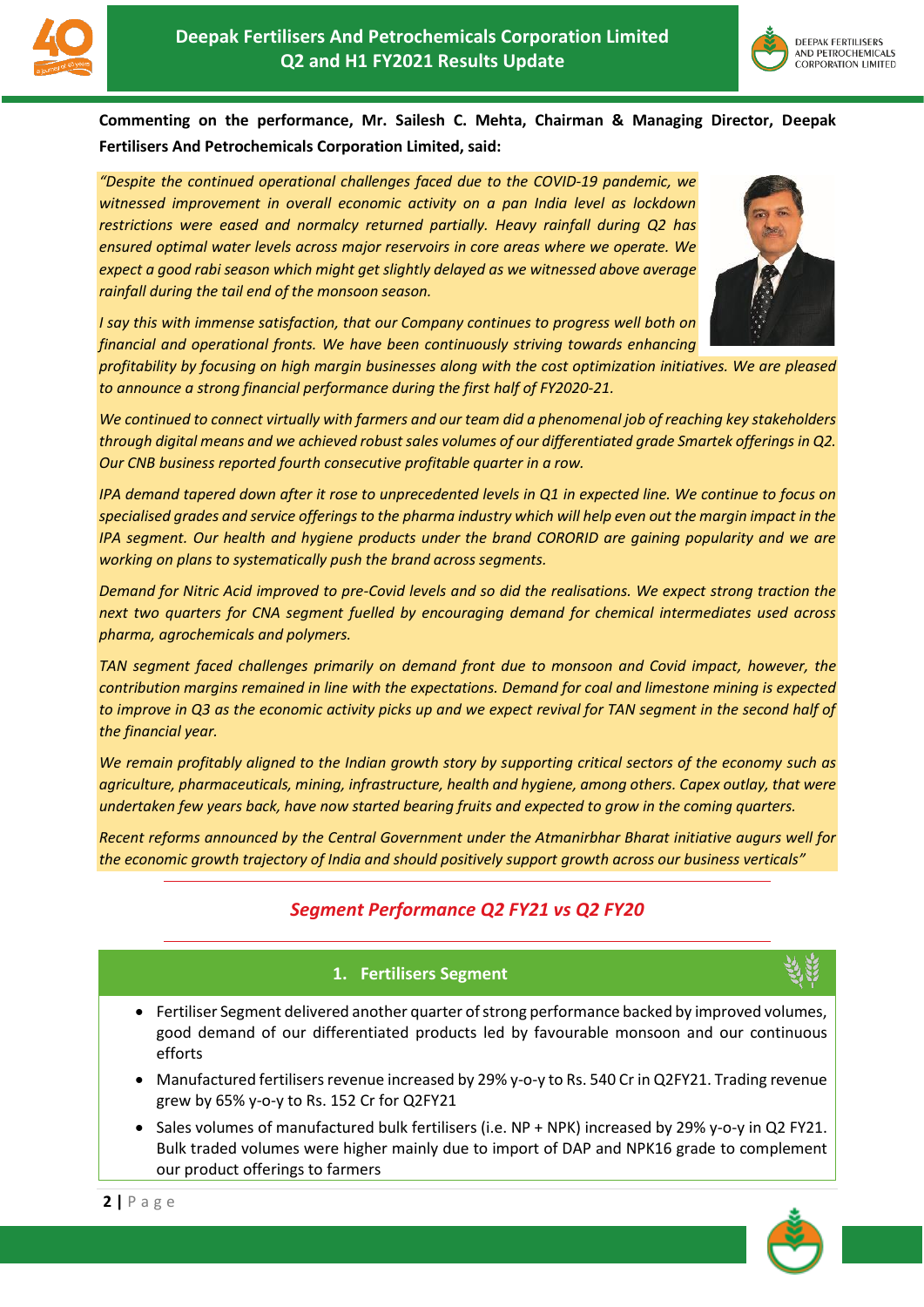



- Segment margins improved significantly from (2.3%) in Q2 FY20 to 8.9% in Q2 FY21
- Smartek volumes increase multifold year on year with its improved value proposition and strong market acceptance
- Successful production of new NPK grade N14 at Taloja and Superfast Bensulf grade at Panipat. Major raw materials prices declined in Q2 FY21
- With restriction on movement of field team due to COVID-19, the team adopted various ways to connect farmer, retailers, and dealer though digital means
- The Company is driving digital strategy to connect famer through social media platform such as Facebook, YouTube, App and WhatsApp. The Company has reached around 3.8 million farmers through social media and actively engaged with 19 lakh farmers till end of H1. Around 5,00,000+ farmer directly reached through direct farmer calling and farmer webinar

### **2. Chemicals Segment**

- Manufactured chemical business reported revenue of Rs. 541 Crores in Q2FY21 as compared to Rs. 524 Crores in Q2FY20. Chemical Trading sales increased by about 59% y-o-y to Rs. 167 Crores in Q2FY21, due to increase in prices
- Segment margins improved from 13.4% in Q2 FY20 to 15.4% in Q2 FY21
- IPA revenues increased by 42% y-o-y to Rs. 149 Crores in Q2FY21. Improved margins were primarily driven due to higher realisations compared to Q2 FY20. However, IPA sales volumes were adversely impacted by about 25% y-o-y due to production constraints arising out of pandemic. Softening in IPA prices have been witnessed compared to Q1 FY21
- With gradual normalization of downstream industries, sales volume of Nitric Acid during the quarter improved by about 21% over Q1FY21. However, it was lower by about 8% compared to Q2 FY20. Capacity utilization at Dahej plant improved to 80% level during the quarter as compared to 68% during the same period last year
- The impact of COVID and the resultant lockdown were witnessed across TAN Business, both domestic (HDAN, LDAN and AN Melt) and exports. Seasonally low demand in Q2 due to monsoon along with slowdown in demand due to COVID impacted TAN Business. Demand from coal and limestone mining is likely to recover in Q3 as the economy continues to open up
- Major raw materials prices declined compared to Q2 FY2020



- 
- Rights Issue had a robust response from the existing shareholders as well as new shareholders who acquired the entitlements
- $\equiv$  The allotment ratio, as guided by the Stock Exchange has been crystalised. BOBCAPS were the sole lead managers to the Issue